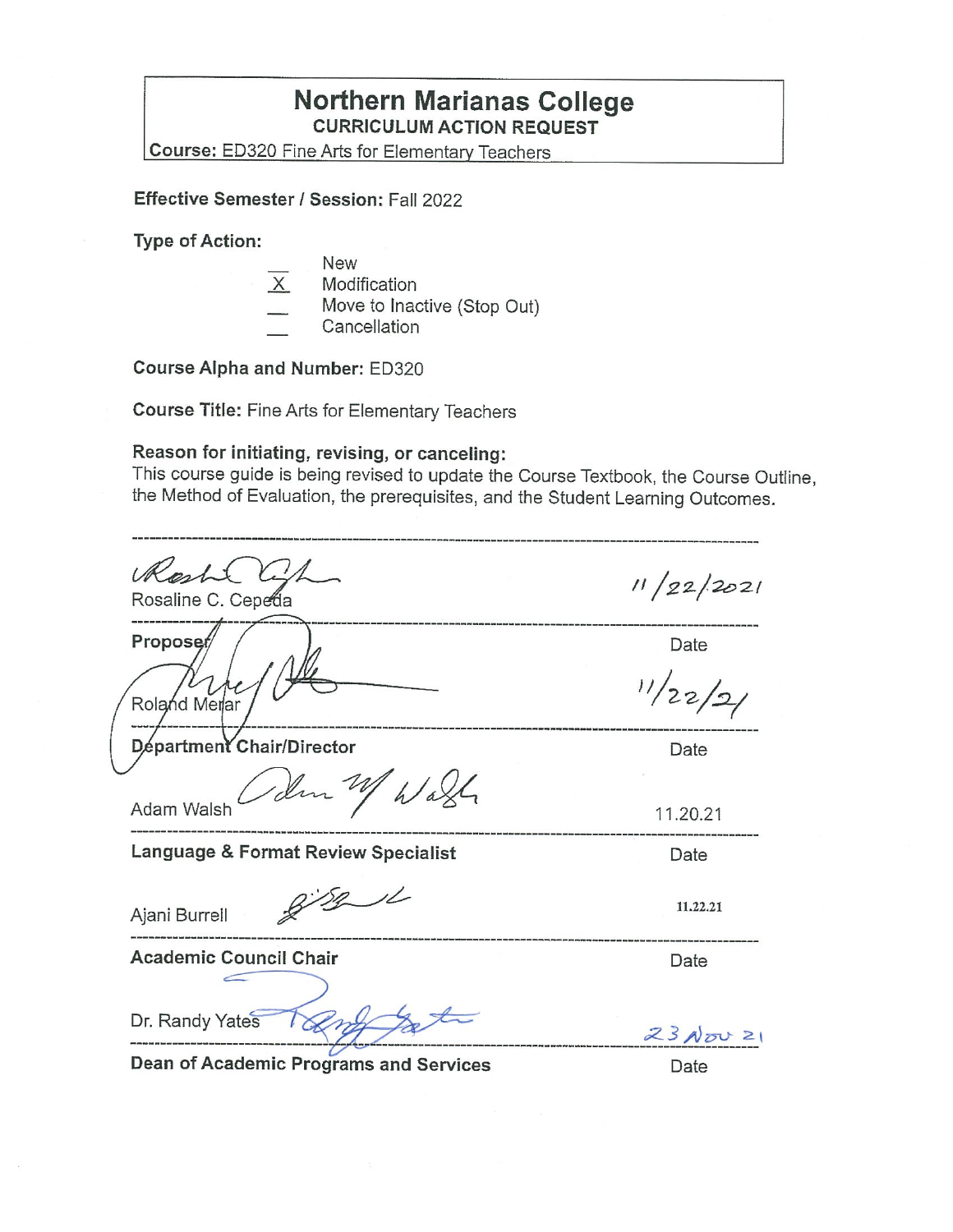**Course:** ED320 Fine Arts for Elementary Teachers

#### **1. Department**

School of Education

#### **2. Purpose**

This course is required for the Bachelor of Science in Education, Elementary Education Concentration degree. Fine and performing arts include drawing, painting, sculpting, music, dance, drama, art history, and art criticism. This is a methods course that intends to assist elementary and middle school teachers with integrating the arts into the curriculum, which will motivate learning across all the content areas. In order to use fine arts in student learning, teachers must become familiar with art history, art criticism, realization of the importance of art in society and its representation of culture through a variety of art techniques and media. Furthermore, it is intended to enhance the ability in providing a clear description and planning lessons for art projects, formulating learning objectives, and developing assessments for evaluating student performance in fine arts.

#### **3. Description**

#### **A. Required/Recommended Textbook(s) and Related Materials**  Required:

Gelineau, R. P. (2012). Integrating the Arts Across the Elementary School Curriculum. 2nd Edition. Wadsworth Cengage Learning.

Recommended: None

#### **B. Contact Hours**

- **1. Lecture:** 3 per week/ 45 per semester
- **2. Lab:** None
- **3. Other:** None

#### **C. Credits**

- **1. Number:** 3
- **2. Type:** Regular Degree Credits

#### **D. Catalogue Course Description**

This course provides students with the fundamental content in art history and art production needed to teach art and art appreciation at the K-8 level. Visual Arts, Dance, and Music make any curriculum more human as they represent an important symbol of culture, connect all forms of knowledge, and entice learning styles. A strong curriculum in the arts allows students to personally interpret, articulate, and relate all of the various subject areas they encounter. In order to use the arts effectively, elementary teachers must be familiar with a variety of methods to teach fine arts. Prerequisites: ED370 and ED450. (Offered Fall)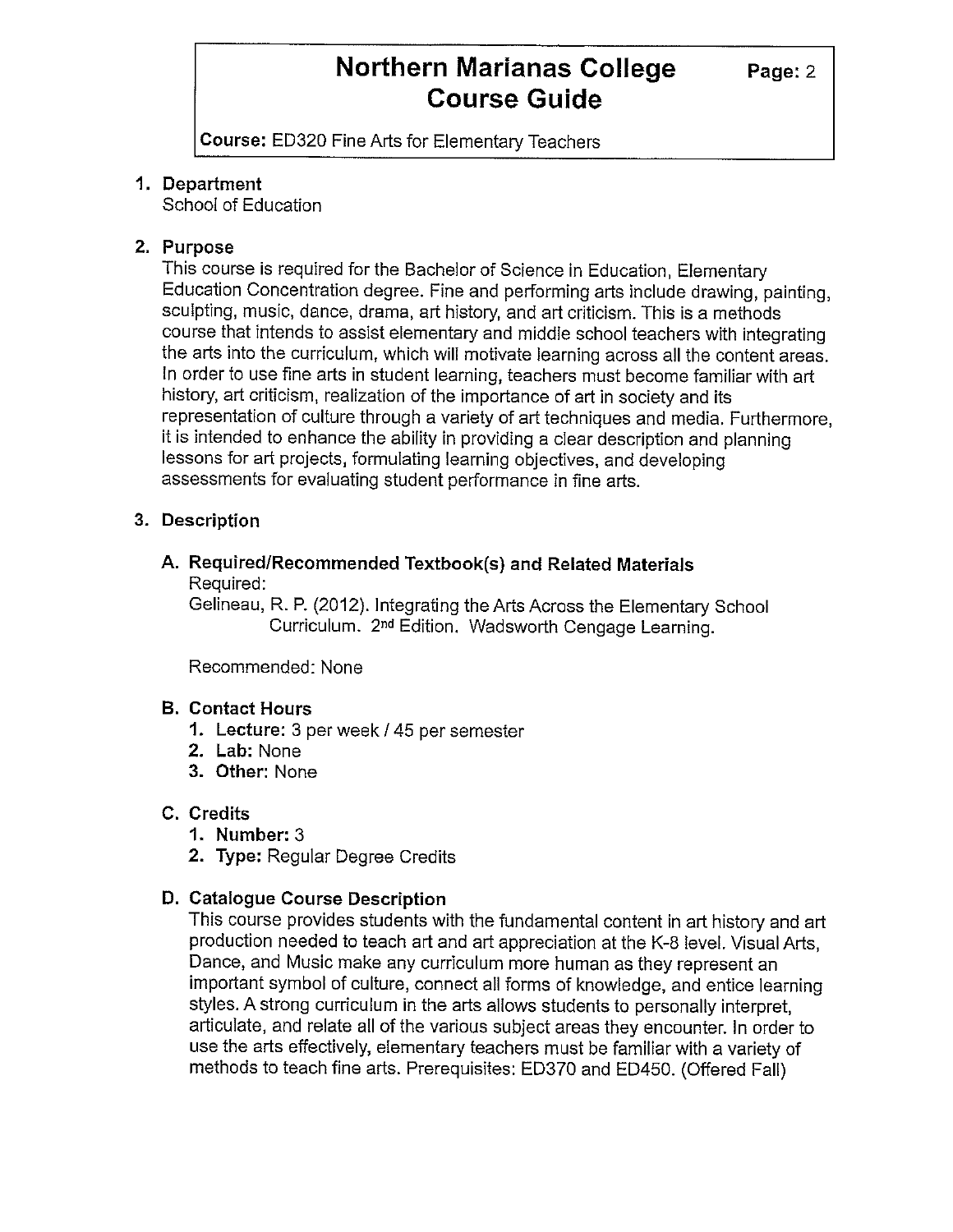**Course:** ED320 Fine Arts for Elementary Teachers

#### **E. Degree or Certificate Requirements Met by Course**

This is a required course for the completion of the School of Education Baccalaureate of Science in Education, Elementary Education Concentration degree.

#### **F. Course Activities and Design**

The course is designed to incorporate lecture; PowerPoint presentations of artistinspired art production activities, art history, and artwork samples from various artists; experience with designing art work, developing themed-based art lessons and artwork assessment rubrics; an overview of the fine arts incorporated in the classroom with core-curriculum subjects in the form of lectures, chapter outlines, and teach-backs.

#### **4. Course Prerequisite(s); Concurrent Course Enrollment**

Prerequisites: ED370 and ED450 Concurrent Course Enrollment: None

### **Required English/Mathematics Proficiency Level(s)**

English Placement Level: N/A Mathematics Placement Level: N/A

#### **5. Estimated Cost of Course; Instructional Resources Needed**

Cost to the Student: Tuition costs for a 3-credit course, textbook cost, art materials for teaching individual and group art projects, personal artwork collection 5" portfolio, and electronic portfolio (CD of all created art work, rubrics, and artist samples) for submission.

Cost to the College: Instructor's salary and/or any additional costs to NMC.

Instructional resources needed for this course include: textbook; laptop computer, Internet, LCD projector, projector screen; art supplies and materials.

#### **6. Method of Evaluation**

Students will be evaluated based upon the following: attendance and participation, teach-back, research project, art production, and art thematic unit (5-day themed lesson plans). NMC's grading and attendance policies will be followed.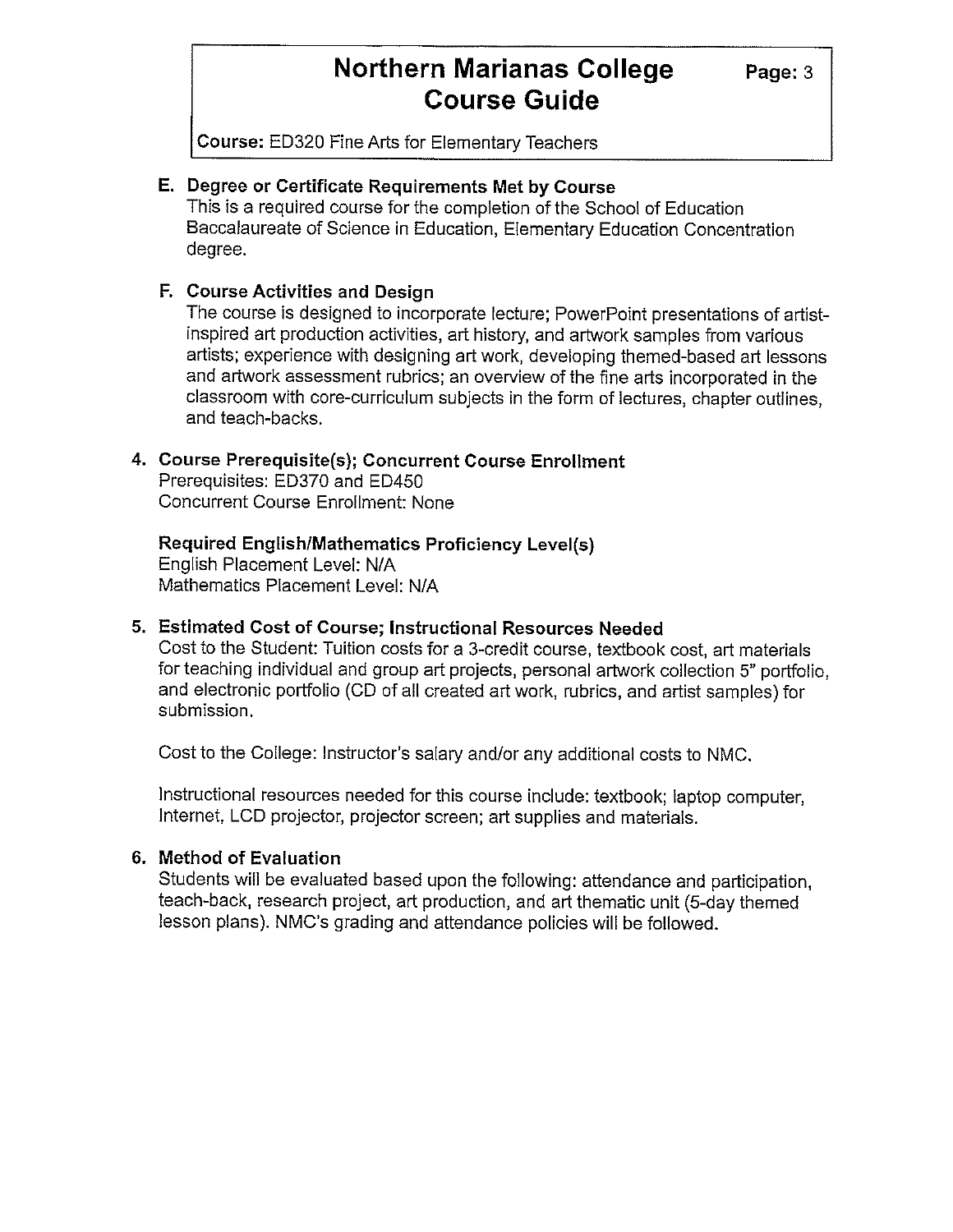**Course:** ED320 Fine Arts for Elementary Teachers

#### **7. Course Outline**

This is a topical outline and does not necessarily indicate the sequence in which the matenal will be presented.

- 1.0 Fundamentals of Art and Art History
	- 1.1 Art in society and schools
	- 1.2 Art fundamentals and principles
	- 1.3 Appreciate art and visual culture
- 2.0 Strategies for Teaching Art and Classroom Management
	- 2.1 Nurturing students' creativity
	- 2.2 Initiating positive rapport, motivation, and respect
	- 2.3 Managing the class
- 3.0 Creating Objectives and Evaluation Criteria
	- 3.1 Creating and developing the curriculum
	- 3.2 Developing objectives
	- 3.3 Creating assessment and evaluation criteria
	- 3.4 Planning lessons and including objectives and criteria
- 4.0 Integrating Art into the Content Areas
	- 4.1 Art integration of the three domains
		- 4.1.1 Cognitive
		- 4.1.2 Affective
		- 4.1.3 Psychomotor
	- 4.2 Art integration in:
		- 4.2.1 Language arts
		- 4.2.2 Mathematics
		- 4.2.3 Social studies
		- 4.2.4 Science
- 5.0 Teaching Art to the Diverse Student Population
	- 5.1 Student in the general education classroom
	- 5.2 Students with special needs
	- 5.3 Students who are gifted
- 6.0 Teaching Art Aesthetics, Criticism, and Art Production
	- 6.1 Visual effects
	- 6.2 Description, analysis, interpretation, and judgement
	- 6.3 Production of art utilizing various art mediums such as:
		- 6.3.1 Pencils
		- 6.3.2 Oil pastels
		- 6.3.3 Crayons
		- 6.3.4 Watercolors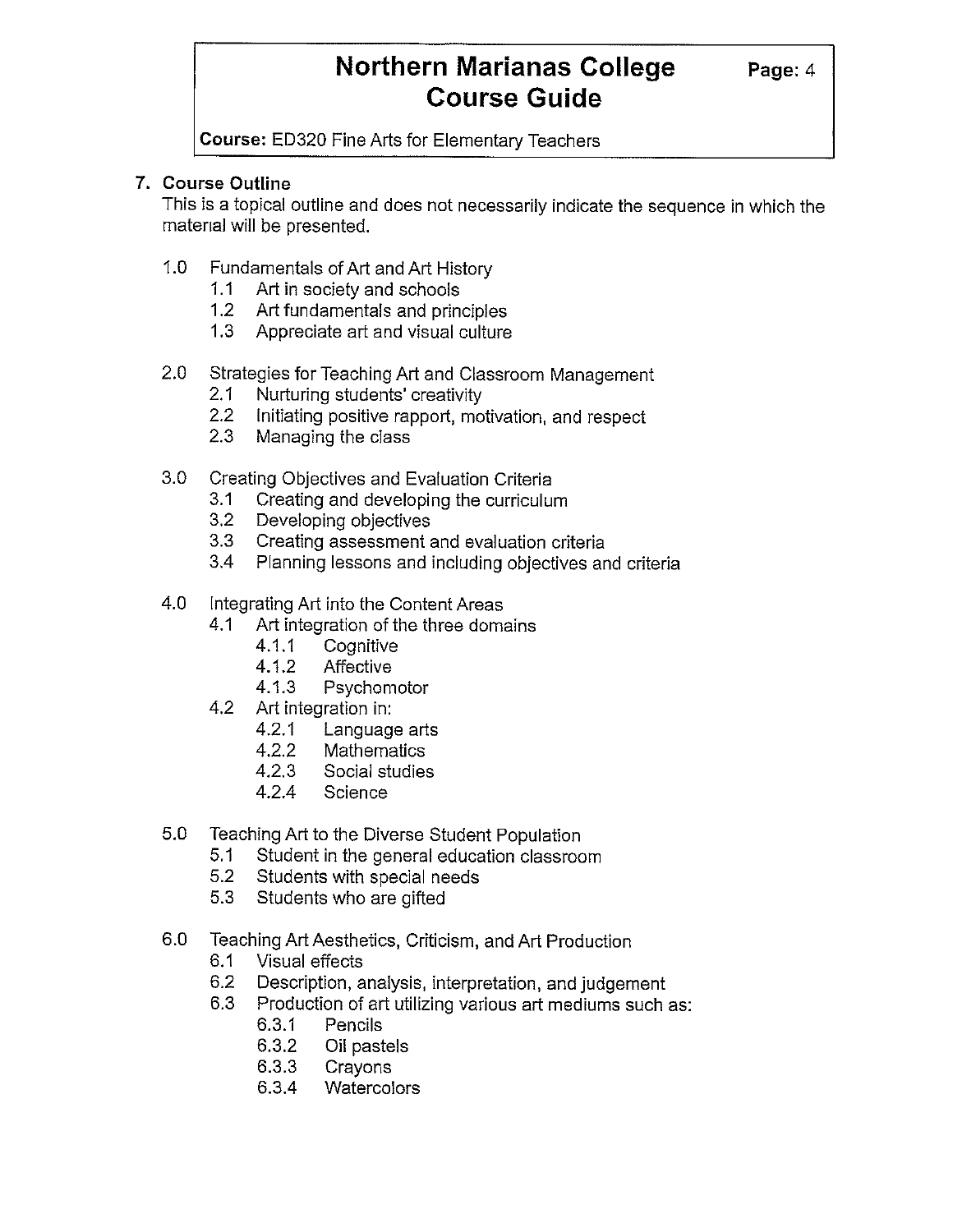**Course:** ED320 Fine Arts for Elementary Teachers

- 6.3.5 Tempra paint<br>6.3.6 Print
- 6.3.6 Print
- 6.3.7 Paper
- Digital/Computer art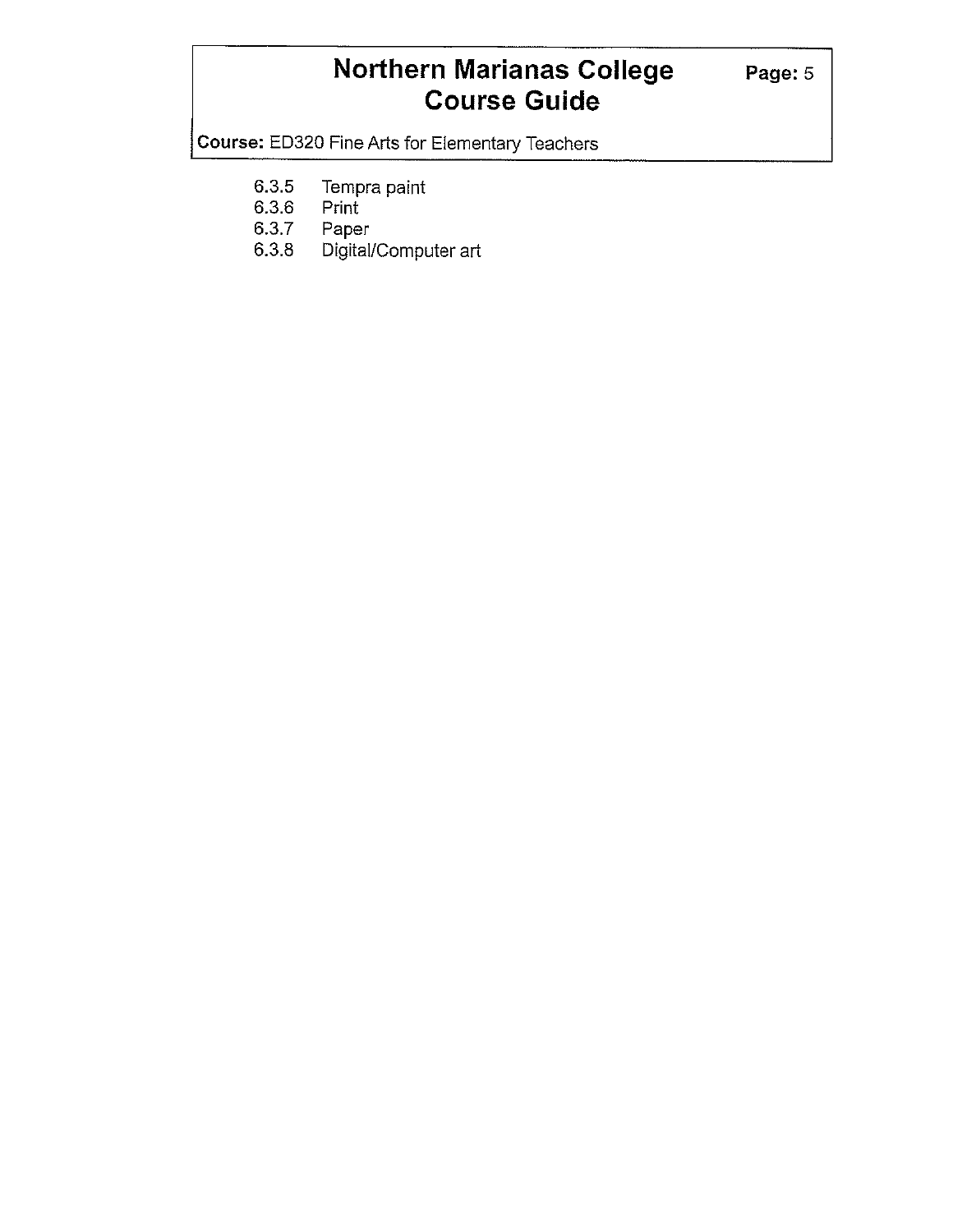**Course:** ED320 Fine Arts for Elementary Teachers

#### **8. Instructional Goals**

The course will introduce students to:

- 1.0 The fundamentals of art and art history;
- 2.0 The strategies for teaching art to students in the general education classroom, students with special needs, and students who are gifted;
- 3.0 The strategies for motivating students and managing the class;
- 4.0 Creating objectives and evaluation criteria for art lessons and projects;
- 5.0 Integrating art into the various content areas; and
- 6.0 Teaching art aesthetics, criticism, theory, history, and various productions.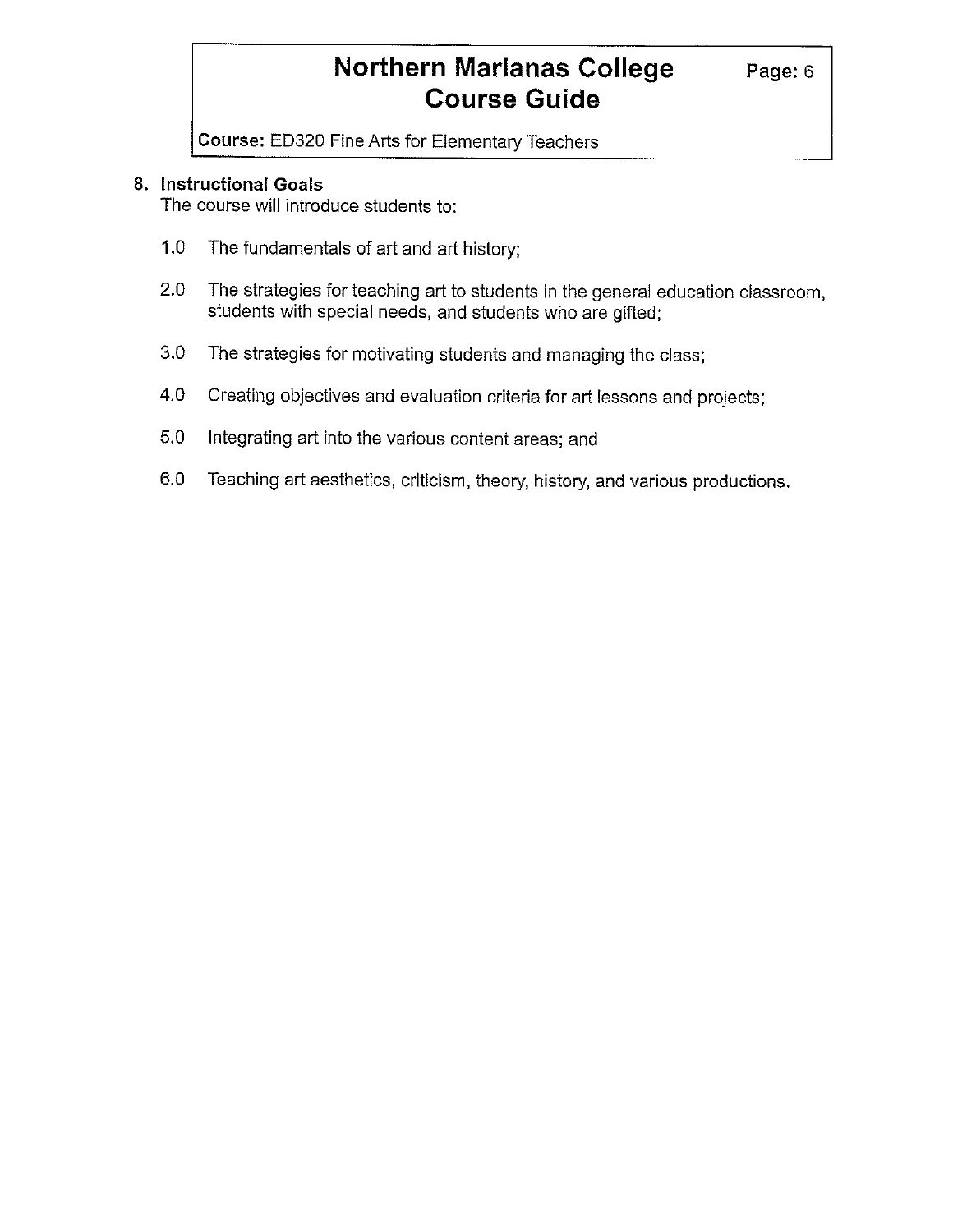**Course:** ED320 Fine Arts for Elementary Teachers

#### **9. Student Learning Outcomes**

Upon successful completion of this course, students will be able to:

- 1.0 Recognize the fundamentals of art and art history through text and artist study;
- 2.0 Utilize various strategies to instruct and integrate art across the school curriculum;
- 3.0 Implement the use of strategies to motivate student participation and manage the classroom;
- 4.0 Create objectives, evaluation criteria, and lesson plans for the integration of art across the school curriculum;
- 5.0 Teach art to children with special needs and students who are gifted.;
- 6.0 Instruct art aesthetics and criticism effectively; and
- 7.0 Demonstrate various art productions in the classroom.

#### **10. Assessment Measures of Student Learning Outcomes**

Assessment of student learning may include, but not be limited to, the following:

- 1.0 Rubrics criteria and guidelines for in-class or virtual art production, research project, teach-back presentation, and lesson plans;
- 2.0 Electronic portfolio comprised of artwork, art production, research project, teach-back presentation, and lesson plans;
- 3.0 Individual and group presentations of art-based unit and art production activities; and
- 4.0 Final exam (art-based project).